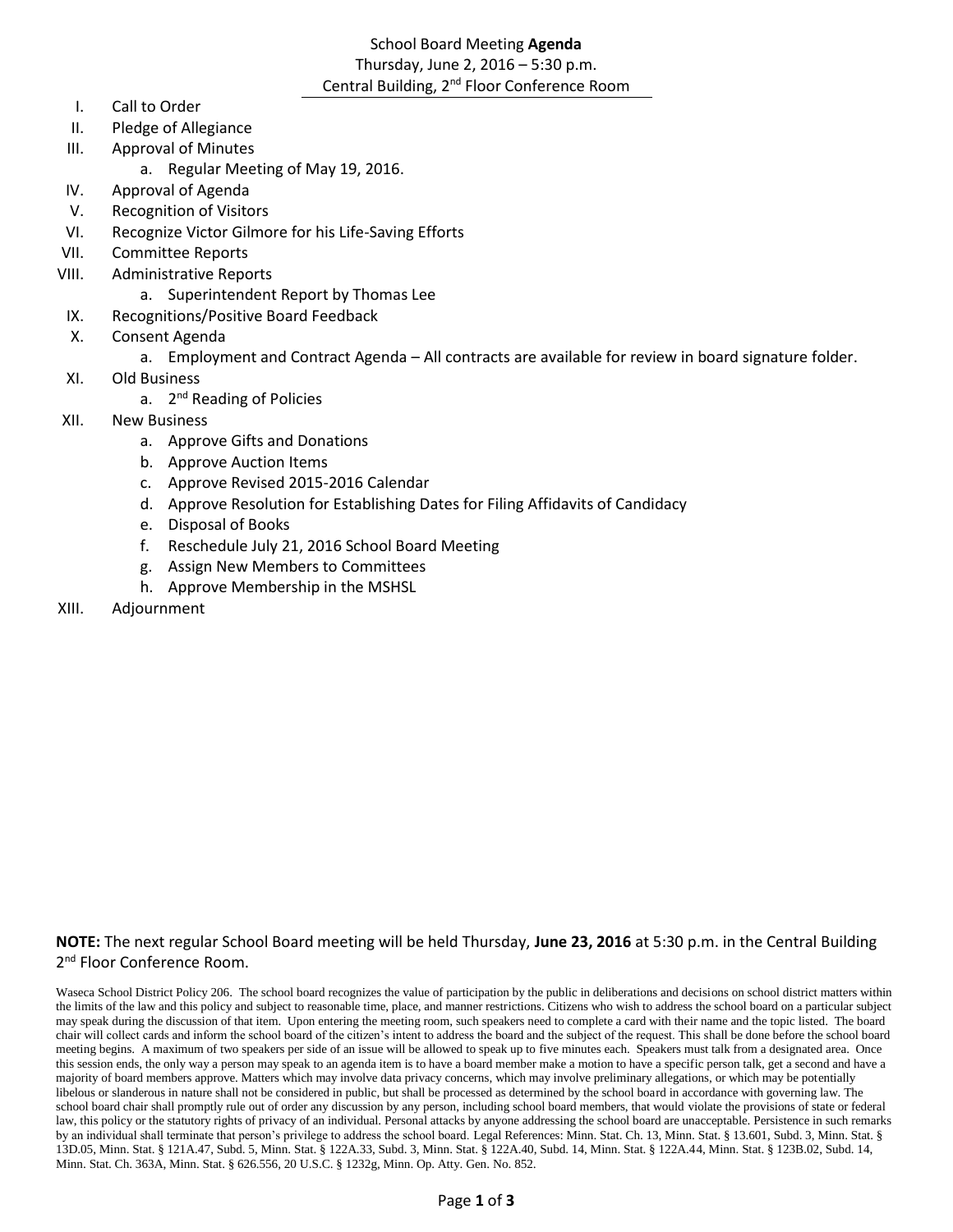## **a. Employment and Contract Agenda**

- 1. Contract Approvals:
	- a. Certified: Jay Downie, Assistant Instrumental Music Director; Julie La Fave, K-6 Counselor; Anthony Scheid, WIS Physical Education Teacher;
	- b. Non-Certified: Nikki Benson, Family Education Center Office Assistant;
	- c. Extracurricular: Seth Anderson, Boys Head Basketball Coach; Ted Hammond, 9<sup>th</sup> Grade Head Football Coach; Tyler Luethje, Football A Assistant Coach; Lindsey Pexa, Head Volleyball A Coach; Sydney Piras, Girls JV Soccer Coach; Daniel Sharpsteen, 7<sup>th</sup> Grade Football Coach; Eric Teders, Football A Assistant Coach; Andy Walden, B-Squad Football Head Coach;
	- d. Summer School: Patricia Altman, KA Third Grade Instructor; Becky Ferch, KA Kindergarten Instructor; Marlys Froehle, KA Second Grade Instructor; Kelli Gardner, KA First Grade Instructor; May Knoll, KA Accelerated Reading Lab; Deb Krause, KA Coordinator; Jodi Miller, KA First Grade Instructor; Kim Miller, KA Third Grade Instructor; Rita Miller, KA SMART/PE/IWL Instructor; Jackie Pasanen, KA Kindergarten Instructor; Ashley Sander, KA First Grade Instructor; Karen Wilker, KA Second Grade Instructor; Kari Zafft, KA Kindergarten Instructor;

# Old Business

# **a. 2nd Reading of Policies**

These policies were revised and their first revision reading was at the May 19<sup>th</sup> meeting. This is their second revision reading:

- o 201 Legal Status of the School Board
- o 209 Code of Ethics
- o 406 Public and Private Personnel Data
- o 418 Drug-Free Workplace/Drug-Free School
- o 419 Tobacco-Free Environment
- o 421 Gifts to Employees and School Board Members
- o 422 Policies Incorporated by Reference
- o 501 School Weapons Policy

## New Business

## **a. Approve Gifts and Donations**

We would recommend that you approve the following Gifts and Donations:

- o Donation of \$500 to WIS for paint, pencils, and markers, from Roy & Jeanette Tollefson;
- o Donation of \$500 to WIS for Glazing materials from Roy & Jeanette Tollefson;
- o Donation of \$2000 to WIS for MN Science Museum Inter-disciplinary Science Units from Roy & Jeanette Tollefson;
- o Donation of \$3,639.74 to WIS for Heart Rate Monitors from First National Bank;
- o Donation of \$462.27 to JSHS for Transportation to Science Olympiad from HS PTO;
- o Donation of \$500 to WIS for part of a grant payment for when WIS hosted Author Applegate April 8, 2016, from Prairie Lakes Art Council;
- o Donation of \$50.00 to WIS for "Take Charge of Education" from Target;
- o Donation of \$1,500 for Brent Wheels Ceramic Class Enhancements from Rosenau Legacy of Angels;
- $\circ$  Donation of \$2000 towards a purchase of an auditorium piano from Waseca PTO;
- $\circ$  Donation of \$1000 towards a purchase of an auditorium piano from the Tollefsons;
- $\circ$  Donation of \$1,500 to Hartley for the author visit from Rethwill Fund/WAF;
- o Donation of \$4000 for an enhanced Smart Board from Sue and Paul Rosenau;
- o Donation of \$418 for 2 Chromebooks from Waseca PTO;